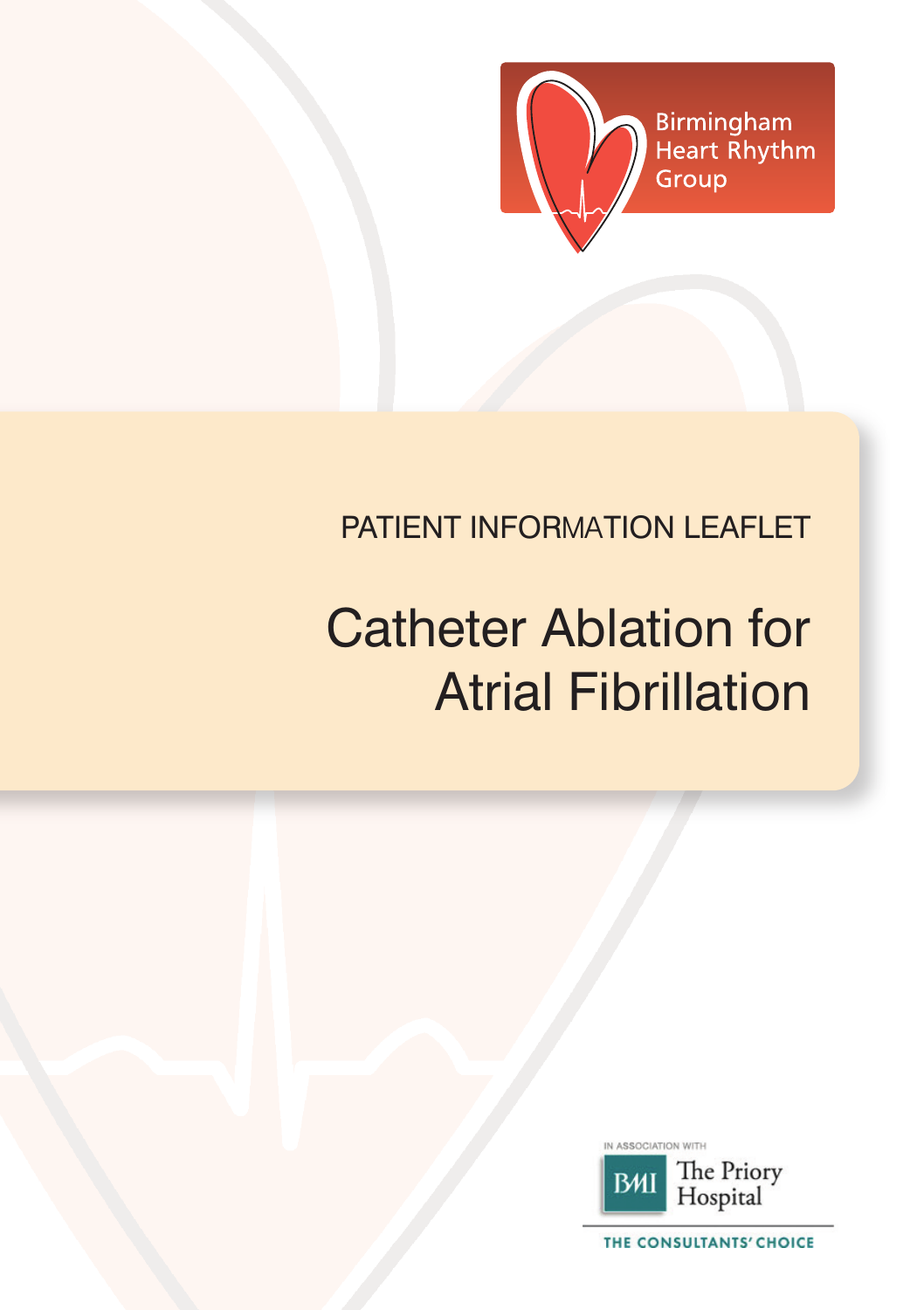# Catheter Ablation for Atrial Fibrillation

# About This Patient Information Leaflet



**The Heart**

This patient information leaflet is about atrial fibrillation, one of the main heart rhythm problems we treat with catheter ablation procedures. It is one of a series of leaflets that we have produced, written in everyday language that explains what a particular heart rhythm condition is, what its symptoms are, why it occurs and how it is treated.

This booklet has been prepared for individuals preparing to undergo one of the procedures described or for individuals looking for more information about these procedures. The information provided within this booklet does not replace the consultation that takes place between the patient and the doctor.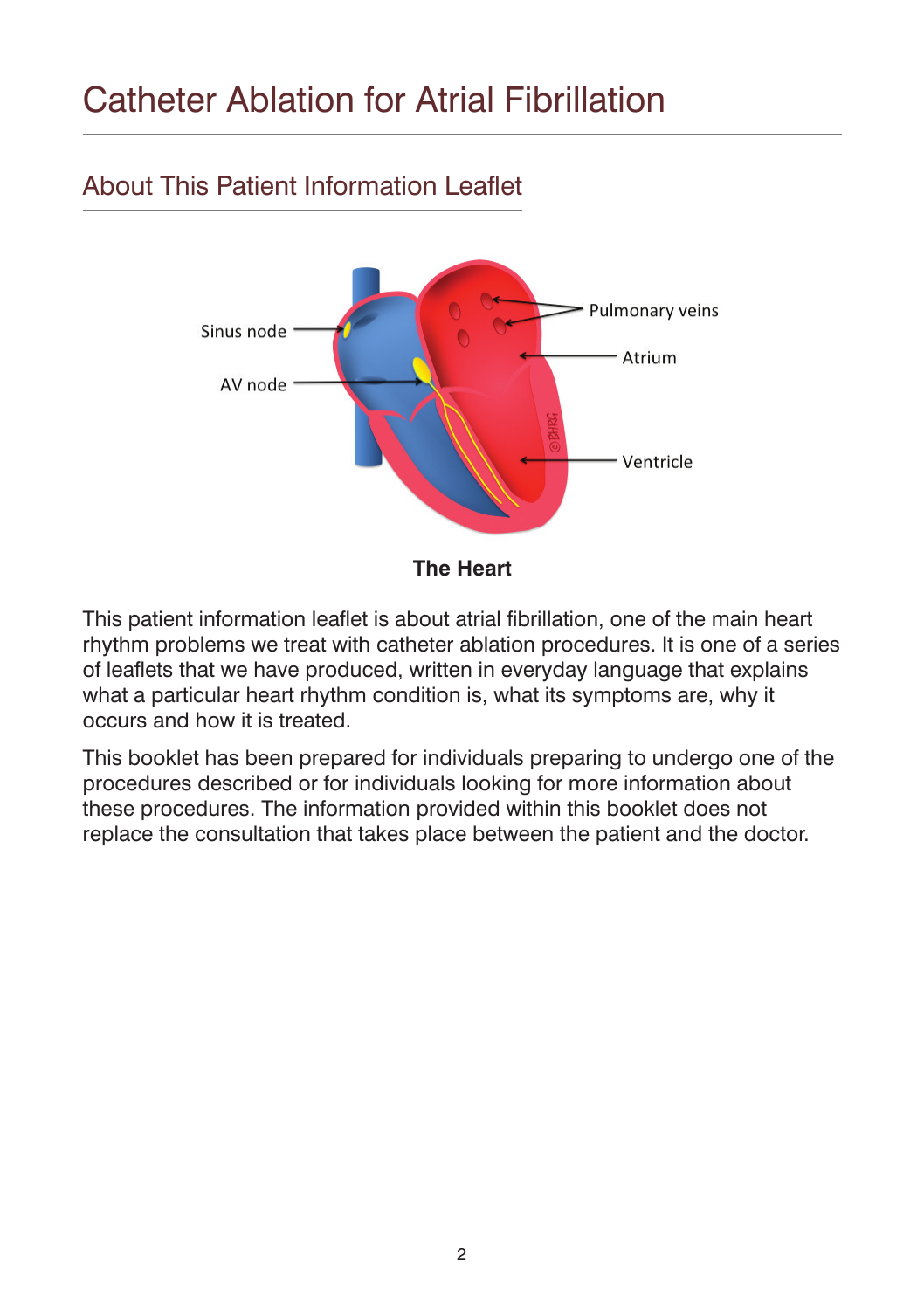# Atrial Fibrillation

# What is atrial fibrillation?

During normal heart rhythm the heart contracts in an organised and controlled way resulting in regular blood flow through the heart. Atrial fibrillation (AF) is an irregular and chaotic heart rhythm that occurs in the upper chambers (atria) of the heart. This abnormal heart rhythm disturbs the organised heart contraction and produces irregular blood flow through the heart. In most cases patients experience palpitations, breathlessness, tiredness or light-headedness. Sometimes patients do not feel these symptoms and are unaware they have AF. Individuals can experience AF continuously or in periodic attacks lasting hours or days.



# Is atrial fibrillation dangerous?

AF is not life threatening. Individuals may feel unwell during the attacks or may also be breathless if the AF is continuous. Patients who are older or have other medical problems such as diabetes and high blood pressure have a higher chance of developing a stroke if they have AF.

# How is atrial fibrillation diagnosed?

Individuals with palpitations often see their doctor or attend the emergency department where they have a recording of their heart rhythm (electrocardiogram or ECG) performed during their symptoms. The ECG may show that the heart has AF. Alternatively, your doctor may have arranged for you to take a heart rhythm monitor (Holter monitor or loop recorder) home to record your palpitations. Occasionally atrial fibrillation is also detected during a routine medical check at your GP surgery.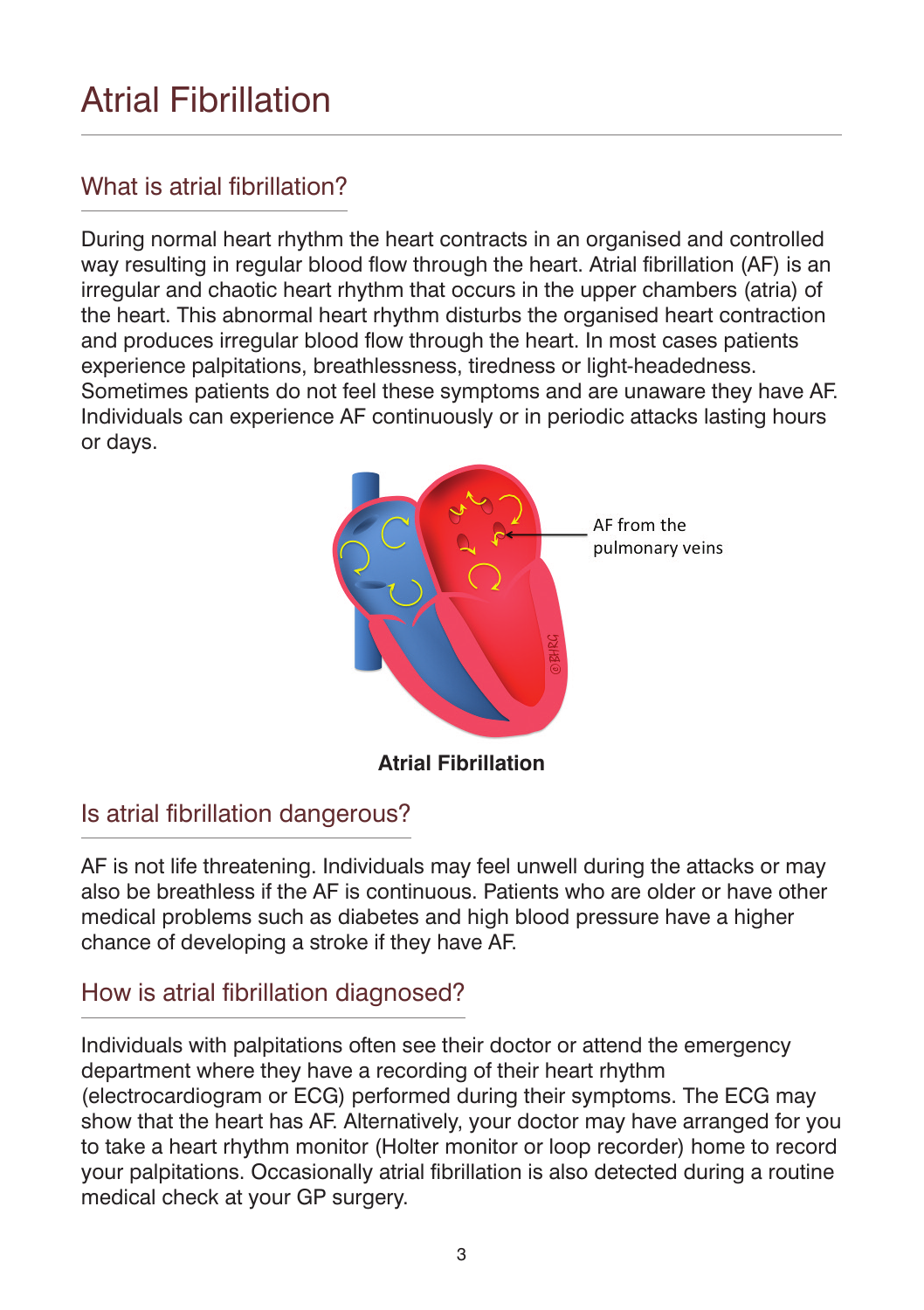# Catheter ablation for atrial fibrillation

# What is catheter ablation for atrial fibrillation?

Catheter ablation is a term that describes the process of modifying the heart muscle so that it no longer transmits electrical signals. Catheter ablation for atrial fibrillation is an operation on the heart that aims to stop AF. This operation is sometimes called pulmonary vein isolation (PVI). In the majority of cases (about 90%) abnormal electrical signals causing AF start within the pulmonary veins that are attached to the left atrium. Catheter ablation for atrial fibrillation modifies the heart muscle inside the atrium near these veins to block the signals. The ablation must completely encircle the entrance of the veins so that the abnormal electrical signals cannot enter the heart. In most cases this vein isolation is enough to prevent the AF from recurring in patients who suffer periodic attacks. Patients with continuous AF often require additional ablation in other areas of the heart to stop the AF.



**Catheter Ablation of Atrial Fibrillation**

# Should I have catheter ablation for atrial fibrillation?

Catheter ablation for atrial fibrillation is a very effective and successful procedure for patients suffering from the symptoms of AF. These patients can expect an improvement in their quality of life. In some cases where medication is effective but produces side effects then catheter ablation may be a better option than living with the side effects. Patients with AF who don't suffer from the symptoms of AF are unlikely to see any benefit from catheter ablation. At the moment there has been no conclusive research to show that performing catheter ablation for atrial fibrillation reduces the risk of a stroke or prolongs a person's life. It is possible that in the future research will show these added benefits to the procedure.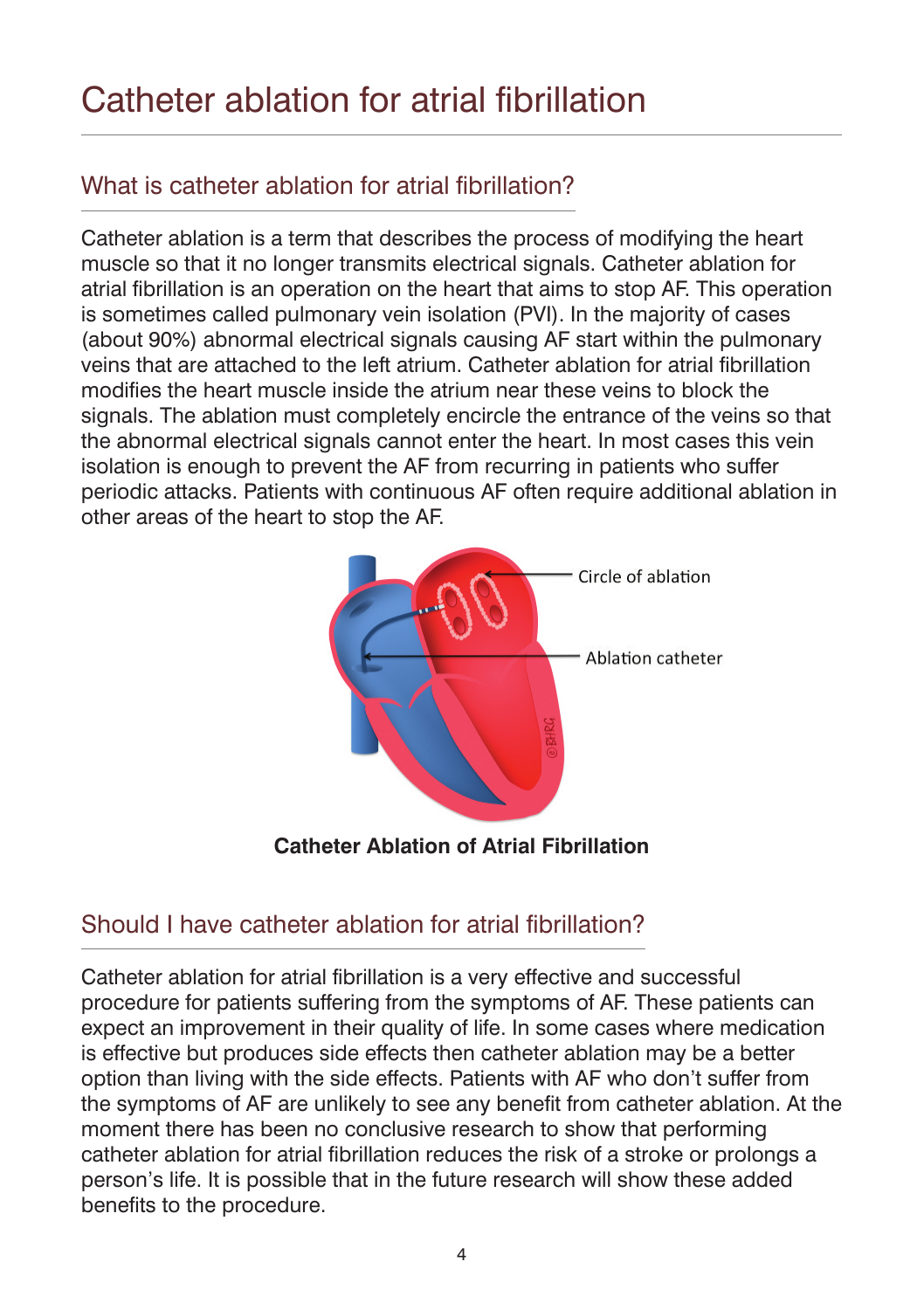#### How successful is catheter ablation for atrial fibrillation?

Individuals who have periodic AF attacks can expect a 70% chance of being cured after a first procedure and 90% after a second or rarely a third procedure. A small number of patients who are cured by the procedure may still need to take medication to prevent the attacks of AF.

Individuals who have continuous AF for more than 1 or 2 years can expect a 70% chance of being cured after 2 or 3 procedures and some may need to continue taking medication to prevent AF from returning.

#### What methods are available for catheter ablation for atrial fibrillation?

There are a few methods used to isolate the pulmonary veins. All the methods require passing long fine wires (called catheters) from the groin into the heart via the blood vessels. These procedures are performed as keyhole operations through small punctures in the groin. Once in the heart, the catheter ends are placed in contact with the heart muscle.

The most common method uses radio-frequency (RF) energy that produces heat. The heat energy is applied to the heart muscle directly through the catheters. The catheter ends differ in shape and size and will determine whether the heat is applied as multiple, small consecutive burns or as larger circular burns around the veins.

An alternative method is the use of freezing (called cryotherapy) energy. This is done with a balloon at the end of a catheter positioned at the entrance of the veins. The balloon is inflated with a cold gas which freezes the heart muscle around the entrance of the veins.

In a similar way, laser energy and ultrasound energy can be used to isolate the veins but these methods are less commonly used.



#### **Cryotherapy for Pulmonary Vein Isolation**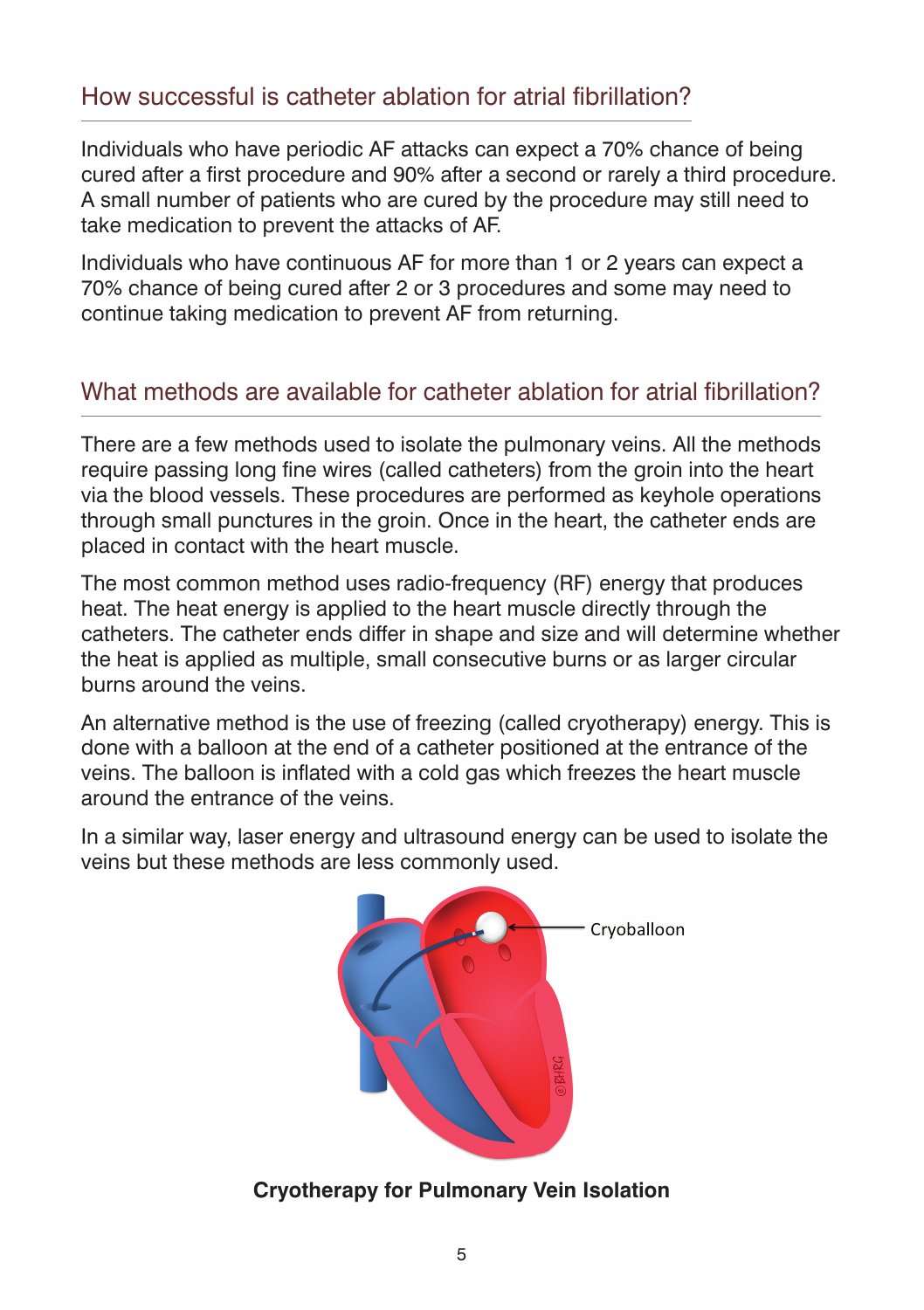# Which type of procedure will I have?

The method and whether only vein isolation or more ablation will be needed depends on the type of AF you have, the number of years that you have had AF for and the expertise of the cardiologist doing the procedure.

#### Will I need a transoesophageal scan?

This test is an ultrasound scan of the heart that takes pictures via the gullet. It involves swallowing a tube with a camera on the end and takes approximately 10 minutes to perform. About 1 in 4 of our patients having catheter ablation for AF will need a transoesophageal echocardiogram at the start of the procedure. This is to check whether there is any blood clot in the heart. If a clot is seen in the heart then we will not continue with the ablation procedure.

#### Are there alternatives to catheter ablation for atrial fibrillation?

As catheter ablation for atrial fibrillation is not able to cure all patients of their symptoms or some patients may choose not to have ablation, alternatives are available:

- Continuing to find a medication that is effective at controlling the atrial fibrillation.
- Continuing with medication that is preventing the AF but is producing side effects.
- Inserting a permanent pacemaker after catheter ablation of the AV node.
- Alternative non-medical therapies such as hypnotism or aromatherapy.

#### What happens before the procedure?

Once you have decided to have catheter ablation for atrial fibrillation, your cardiologist will explain the procedure to you in detail, go through the potential risks and answer all your questions. If you are not already taking warfarin or an alternative oral anticoagulant (blood thinner) then we will ask that you commence this medication ideally 6 weeks before the procedure. Your GP or the hospital anti-coagulation clinic should arrange this medication for you. As you start to take the warfarin you will have regular blood tests to measure your INR level to establish what dose of warfarin you need to thin the blood adequately. Your INR level should be between 2.5 and 3.5, preferably nearer 3.5.

On the day before your procedure it is helpful if you can prepare the right groin area by carefully shaving an area of about 15cm x 15cm (6in x 6in) as in the diagram below. If you are unable to do this then we will do it either beforehand on the ward or at the time of the procedure.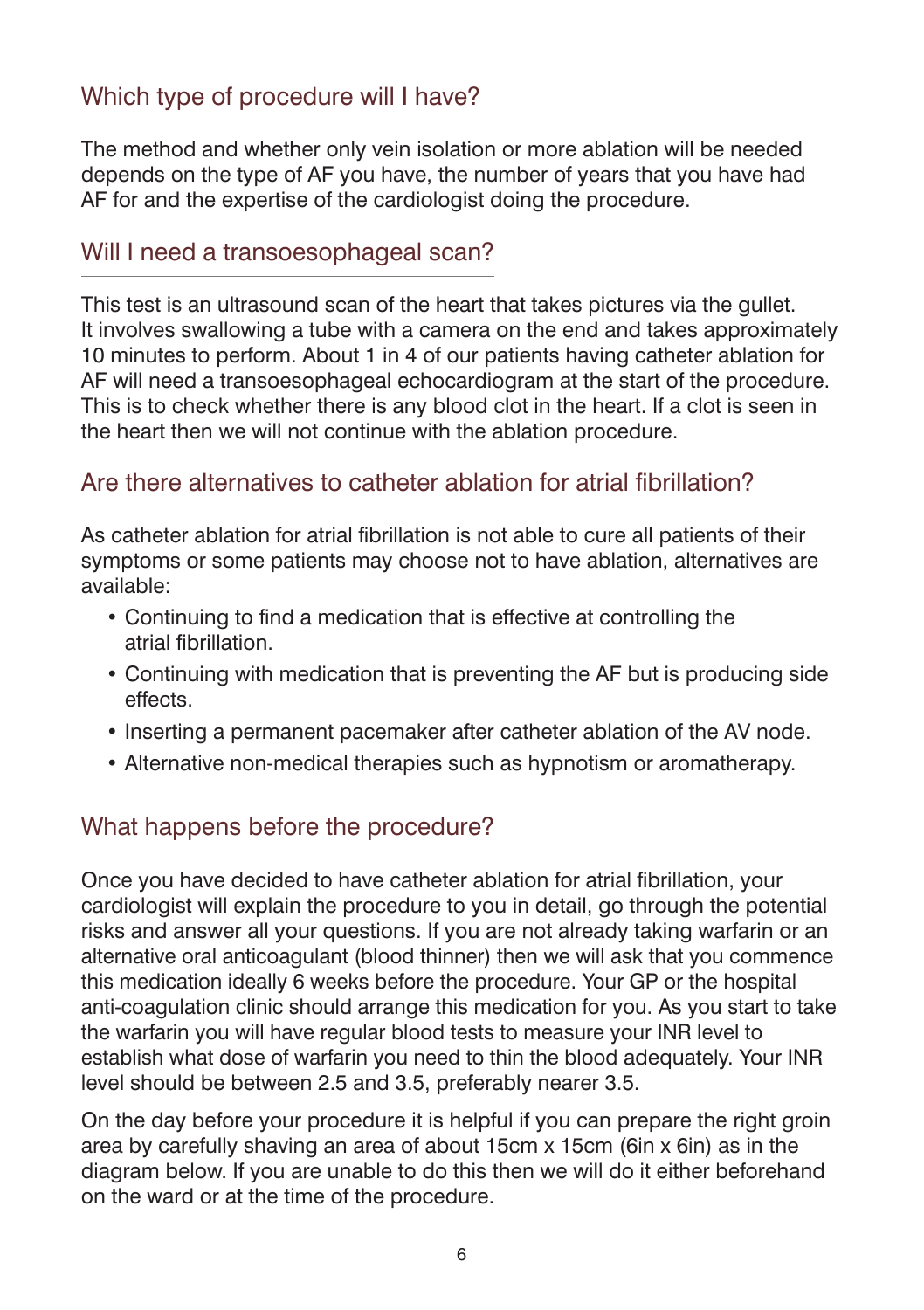

**Groin Preparation**

It is important that you continue to take your warfarin on this day at the usual time that you would be taking it. You may be nervous but try and get some good rest when you go to bed.

# What happens on the day of my procedure?

Please take your medication on the morning as you would normally at home unless we have specifically asked you not to take certain drugs. On the day of your procedure you should to go to Bournville Ward at the BMI Priory Hospital, unless your appointment letter has requested you go to a different ward. We ask you to be there between 12h00 and 14h00.

We ask you not to eat or drink for 6 hours before the procedure. We will normally ask you to stop eating and drinking from 11h00 on the day of the procedure, unless you have been instructed differently.

Once you are at your bed and changed into a hospital gown, a small cannula (or tube) will be inserted into the back of your hand or arm veins. This is used to administer the sedative and any other medication needed before, during and after the procedure. Blood for tests, including the INR, will be taken and sent off to the lab.

The ablation procedure is usually undertaken in the early evening, after 17h00. We will let you know if your procedure is scheduled for an earlier time.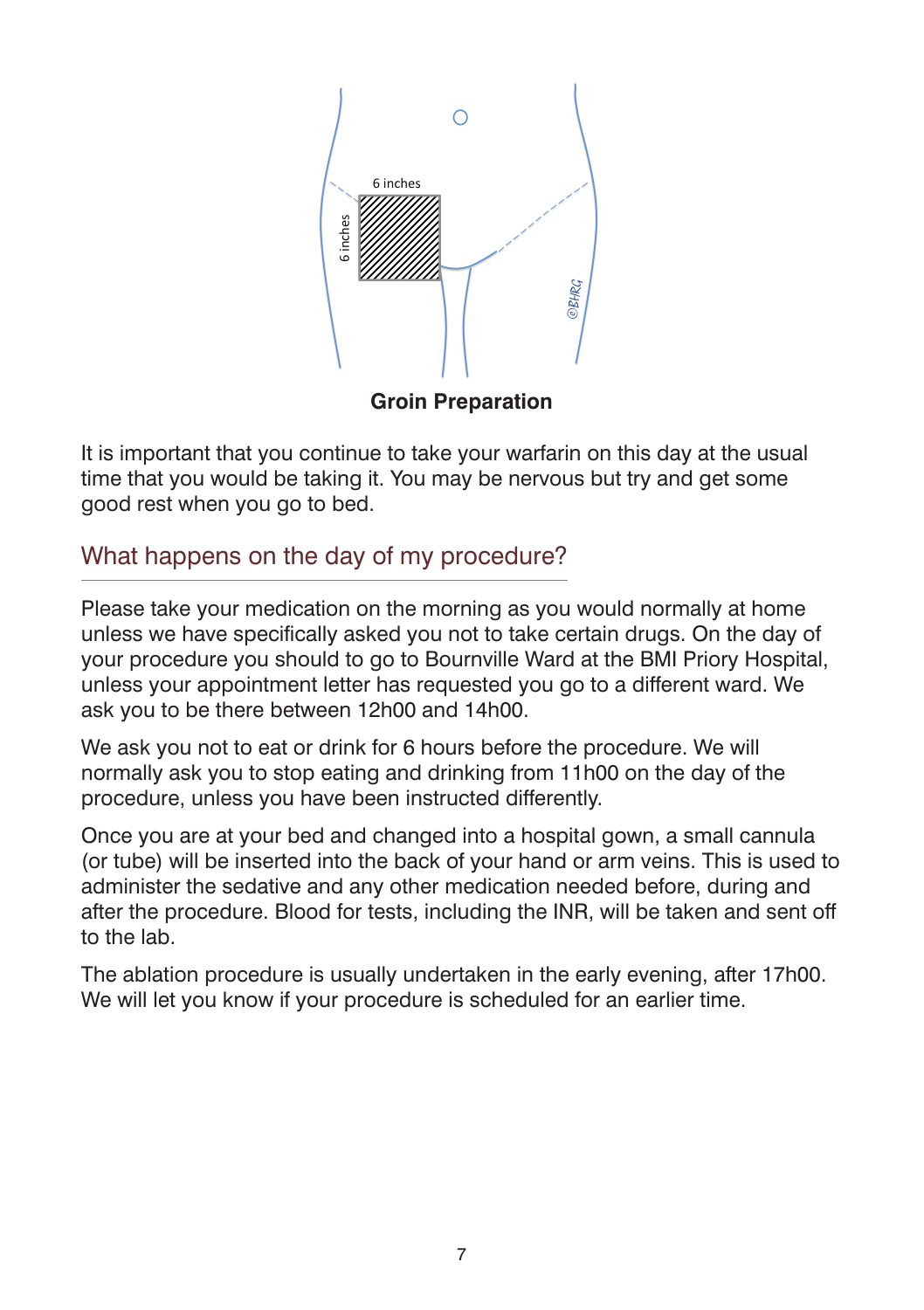#### What happens at the start of my procedure?

The consultant will meet you in your room and briefly explain the procedure again. You will have the opportunity to ask any questions. Once you are satisfied we will ask you to sign the consent form. A nurse and porter will come and fetch you from the ward and either walk with you or take you on your bed to the operating room. You will notice that the theatre has large-scale X-ray equipment and many computer screens that are used for the procedure. The theatre staff will introduce themselves and help you onto the operating table. Usually a nurse, a radiographer, a cardiac physiologist and one or two doctors are present in the room with you. When you are lying down you will be attached to a heart monitoring system (ECG).

#### What if I need a transoesophageal scan at the start of my procedure?

If you need a transoesophageal scan we will ask you to sit up and we will spray some local anaesthetic in the back of your throat to make it numb. You will then be asked to lie down and turn to your left side.

A soft bite guard will be placed into your mouth to protect your teeth. Sedation will be administered and as you start to fall asleep we will place the camera in your mouth and ask you to swallow it. We will take ultrasound pictures of the heart. Once this is complete, the camera and mouth guard will be removed and we will help you move onto your back and continue with the ablation procedure. If any blood clot is seen in the heart then we will not continue with ablation and you will return to the ward. In the vast majority of cases the warfarin has been effective in thinning the blood and there will be no clot in the heart.

If you do not need a transoesophageal scan the nurse will begin to give you the pain control medication and sedation using the cannula in your arm. An oxygen mask will be placed over your mouth and nose.

The skin over the top of the right leg where you shaved will be exposed and cleaned with alcohol fluid. A sheet will be draped over you, which will cover you from the neck to your feet and only the small shaved area will be exposed. Local anaesthetic will be injected into your right groin as the sedative begins to take effect. The nurse will remain with you throughout the procedure ensuring that you are as comfortable as possible. You will more than likely sleep through most of the procedure following the sedation that was given to you.

Once your skin in the groin is numb, two or three tiny punctures will be made with a needle into your vein. This will allow the insertion and movement of the catheters up into the heart under x-ray guidance. When all the wires are positioned in the heart we will start to identify the abnormal heart tissue and ablate it. We will check that you are comfortable and free from pain at regular intervals during the procedure.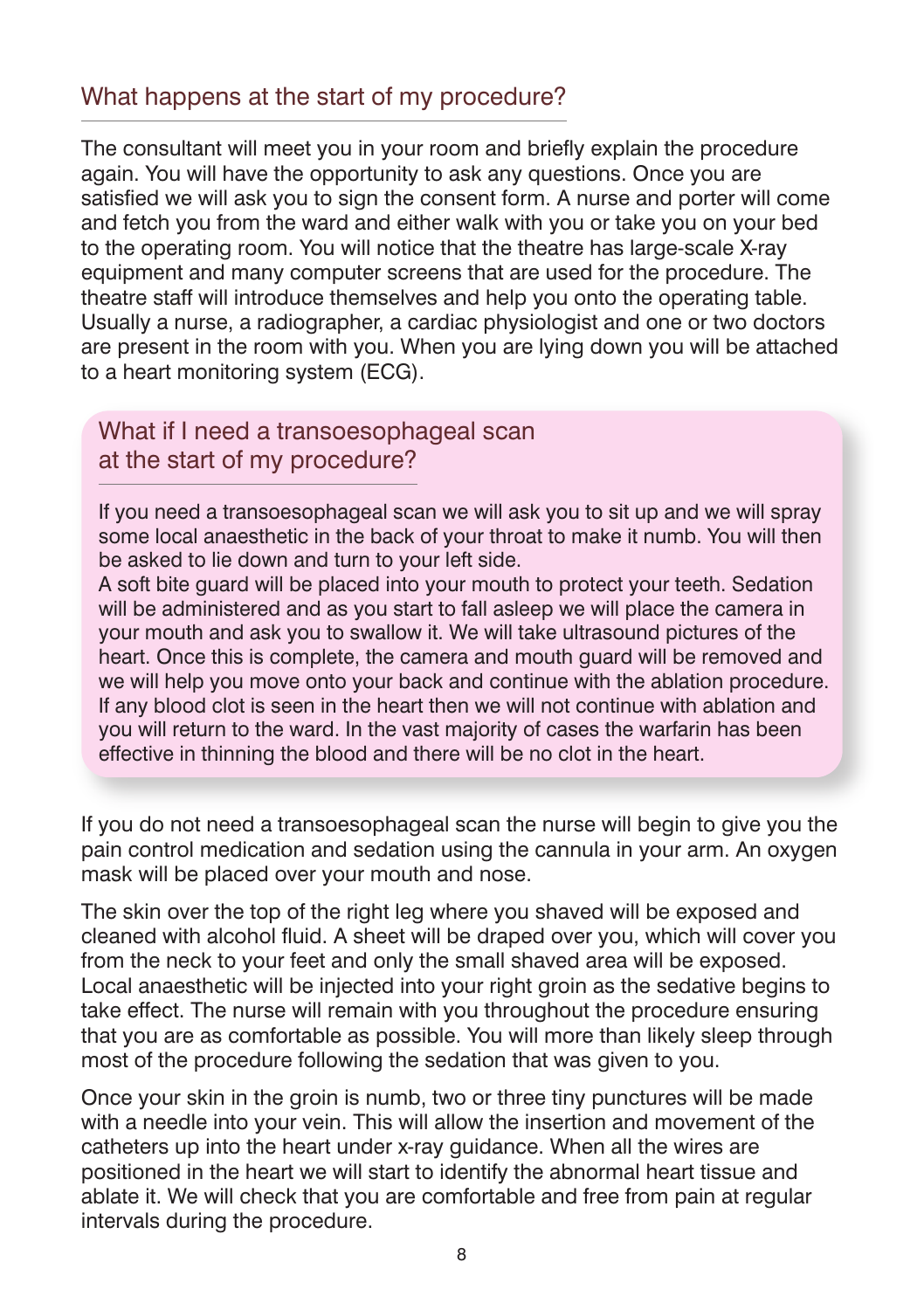When the ablation is complete the catheters will be withdrawn from the heart and removed from the groin. It is at this stage that you may start to wake up and feel us putting gentle pressure on the puncture sites. This is done for a few minutes to stop the bleeding. When the bleeding has stopped a small plaster will be placed on the groin. From this point onwards we ask that you lie on your back for a few hours and avoid bending your legs, particularly the right leg as the groin punctures may still bleed. We will help you move back onto your bed from the operating table by sliding you on a sheet so that you don't need to bend your leg.

#### What happens after the procedure?

You will be returned to the ward where you were admitted. It is possible that you may not remember anything from the operating room and might only wake up fully when you are back on the ward. This is normal. The person who accompanied you to the hospital can visit you as you get back to the ward. You may feel sleepy for the rest of the evening as the sedative continues to wear off. We can give you more pain medication if you have any pain.

Once you are back on the ward you should lie on your back for 2 hours and after this, if there is no bleeding from the groin, we will allow you to sit up for a further 2 hours. If all has gone well then you will be able to walk 4 hours after the procedure. You can drink water (through a straw) within the first hour after the procedure and then you can eat and have other drinks after that as long as you are not too drowsy.

During the first 4 hours after the procedure you will be attached to a heart monitor and regular checks of your blood pressure and groin will be carried out. Your doctor will come and talk to you about the outcome of your procedure and check your recovery. You will be asked to continue your warfarin (or other oral anticoagulation) in the evening following the procedure unless you have had a bleeding complication.

The following day you may have a heart scan to check for fluid around the heart. Your doctor will advise you about your medication and answer any questions you may have about the procedure.

You will be able to go home the following evening after your procedure if you are well enough to be discharged. A discharge letter with an updated list of your medication will be given to you to take to the GP. We will give you a supply of any new medication. One of the nursing team will go through your medication again with you before you leave. We will make arrangements for a follow up consultation.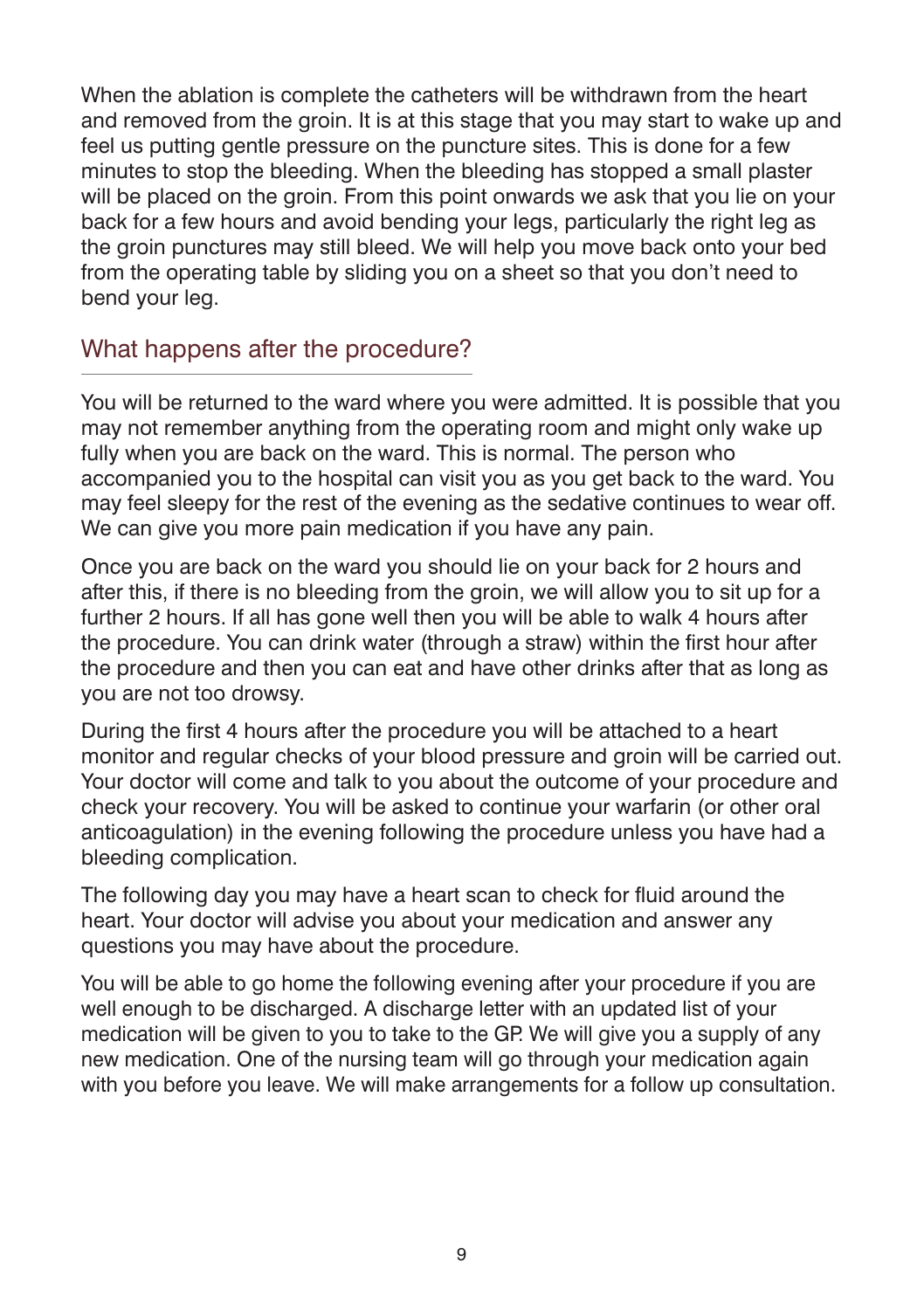# What can I expect when I go home?

# What can I do when I get home?

Once you get home you can go about your normal routine but there are a number of activities that should be avoided to allow the groin to heal.

- Avoid lifting heavy objects for 7 days.
- Avoid rigorous exercise for 5 days. We suggest walking if you wish to exercise.
- The DVLA recommends that you do not drive for 2 days.
- You should not fly within 7 days.

You can have a bath or shower the following day you get home. During this recovery period patients complain of feeling lethargic and tired. We expect that it will take up to 2 weeks to feel back to normal after the procedure.

#### What if I have atrial fibrillation after my procedure?

Within the first 6 weeks after the procedure the AF may return. This may be due to the inflammation caused by the ablation in the heart and does not mean the procedure has not worked. If you think you will be more comfortable then you can restart the AF medication that was stopped before you went home. If your medication was not stopped then it may be possible to increase the dose or add a different medication to control the symptoms during this healing phase. To change the dose or add additional medication you will have to discuss this with your GP or local hospital.

There is no need to seek emergency medical help unless you have severe symptoms, like breathlessness or dizziness. If you are admitted to hospital they will often just wait for the heart rhythm to return to normal. If the heart rhythm does not spontaneously return to normal then your doctors will decide whether to use medication to control the AF or shock your heart back to a normal heart rhythm (cardioversion). Further catheter ablation early after your procedure is not an option.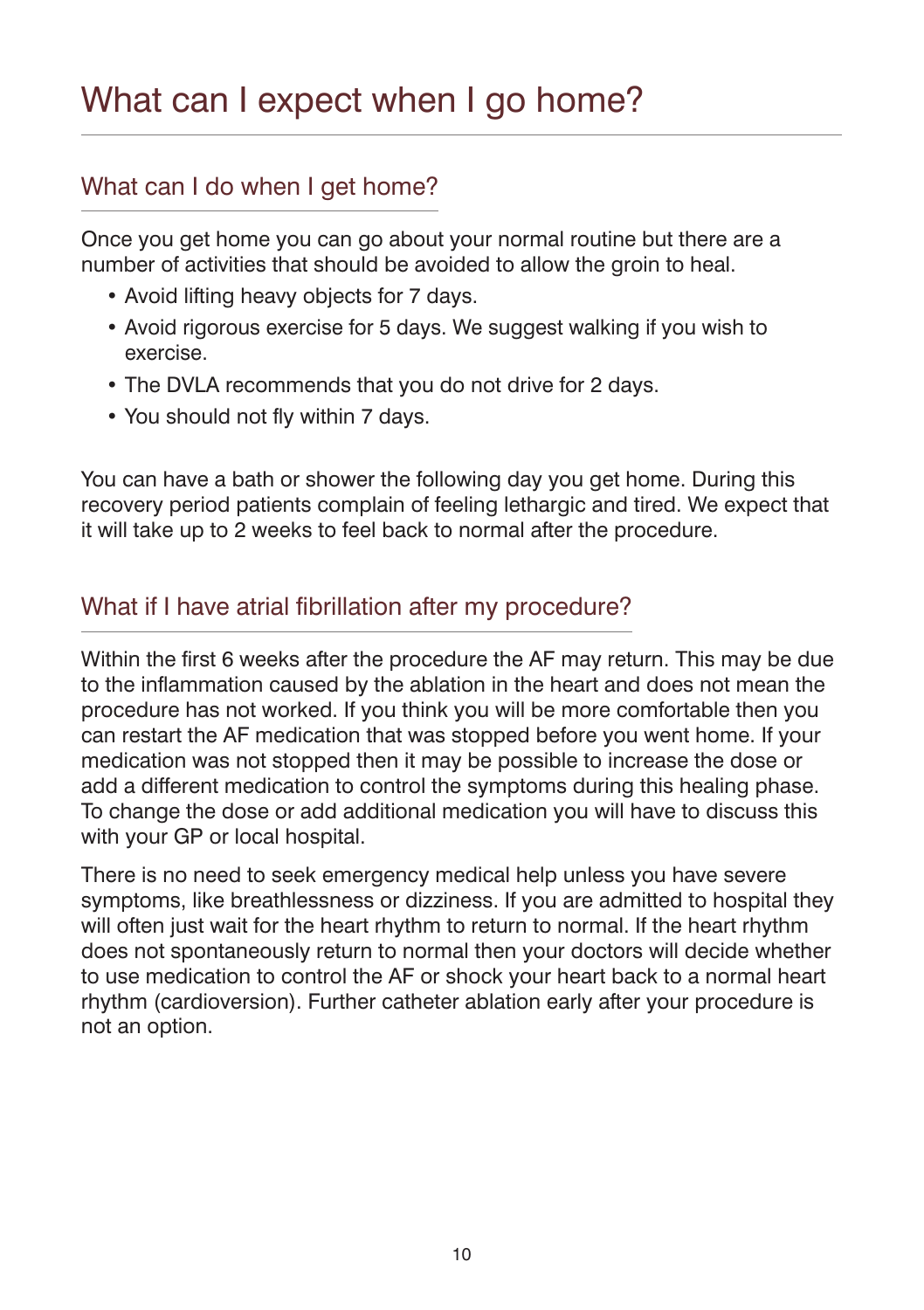#### What about chest pain after the procedure?

Chest pain or chest discomfort is very common after catheter ablation for atrial fibrillation. Often breathing or moving makes it worse and is due to the inflammation around the heart caused by the ablation. If taking paracetamol does not control the pain then a stronger anti-inflammatory tablet such as ibuprofen may help. If you decide to take anti-inflammatory tablets and you also suffer from indigestion or stomach ulcers then you will need to take an antacid tablet to protect the stomach.

#### What symptoms should make me seek urgent medical help?

If you experience any of the following then we urge you to contact your local hospital or GP:

- Increased swelling, pain or bleeding from the groin
- Increased shortness of breath
- Severe chest pain
- Fever and nausea
- The signs of a stroke (weakness on one side of the body, loss of speech or loss of vision)

If these occur you may need to be admitted to hospital for tests and observation. Your local hospital or GP should be able to deal with these in the first instance but particularly for the last two points listed we would like you or your doctor to contact us urgently (the numbers are listed below).

If you get admitted to another hospital we would be very happy to give any advice to the doctors who are treating you at the time, and we encourage them to contact our team to let us know what has happened to you.

# Can I stop my warfarin or oral anticoagulation?

After catheter ablation for atrial fibrillation we recommend that warfarin or other oral anticoagulants be continued for a minimum of 6 weeks. This is to reduce the risk of stroke. Ideally we would suggest that the anticoagulant medication be continued until your follow up appointment. At this appointment we will discuss whether you should continue with the medication indefinitely or whether it can be stopped.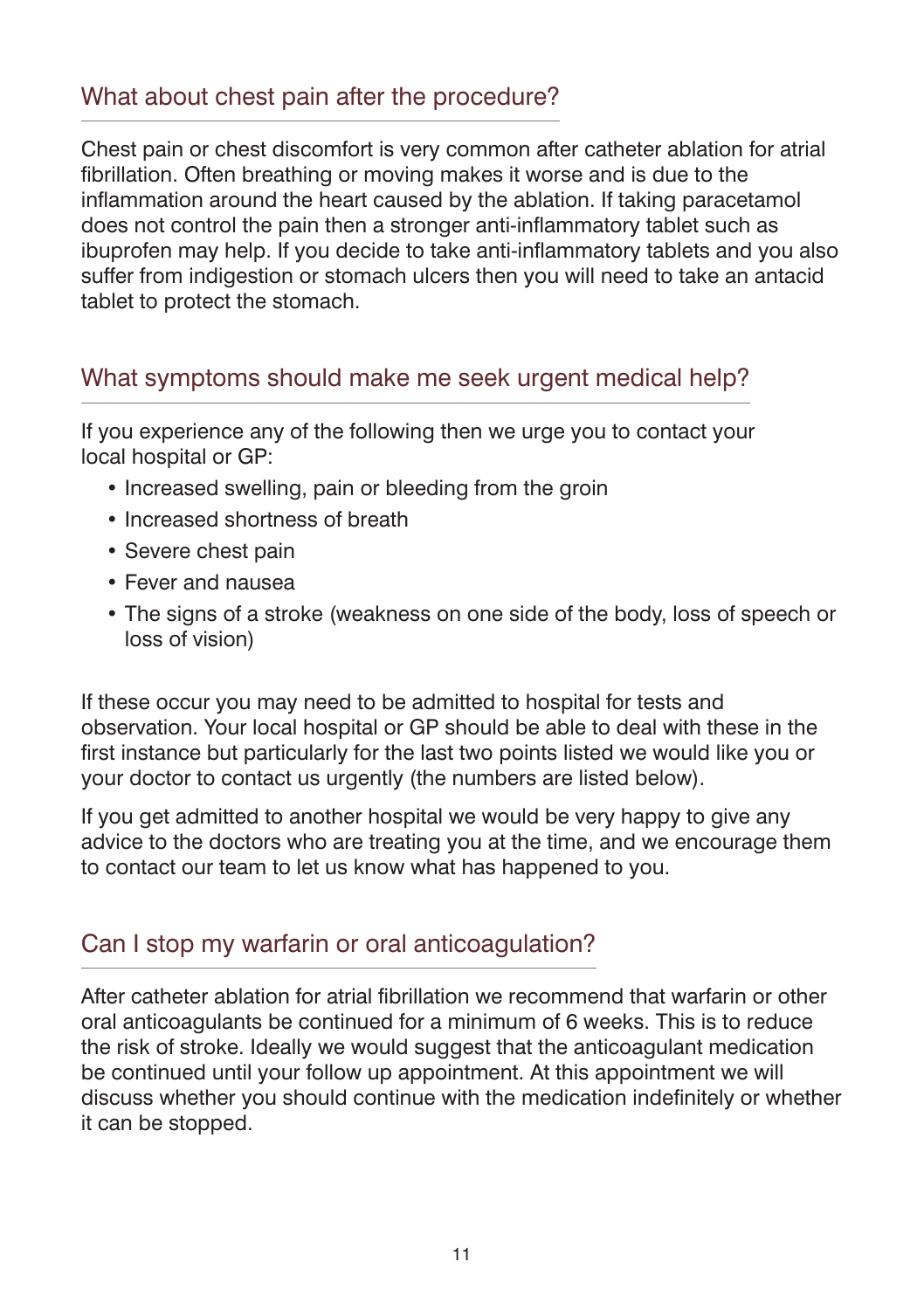# What are the possible complications of catheter ablation for atrial fibrillation?

Although this procedure can be considered a "Keyhole" procedure, it involves the heart and, unfortunately, sometimes things can go wrong. Common complications are not dangerous but can be uncomfortable for a period of time. Dangerous complications are rare. If something goes wrong you may need to stay in hospital for a few more days.

# Common but not dangerous complications

#### *Pain*

Pain in the centre of the chest can occur during the procedure as a result of the heat produced by the catheter. Usually this is adequately controlled by the pain medication given to you before and during the procedure. Pain in the chest can also start after the procedure and remain for a few days. This is because there may be inflammation around the heart caused by the ablation. The groin area where the punctures were made can also be painful after the procedure. Chest and groin pain can be controlled with paracetamol or anti-inflammatory medication such as ibuprofen.

#### *Bleeding (haemorrhage)*

A small amount of blood oozing from the groin immediately after the procedure is common. Very rarely when the bleeding takes a little longer to stop we may need to push on the groin to stop the bleeding. By the time you are discharged the bleeding should have stopped.

#### *Groin bruising and swelling (haematoma)*

Bruising is common because the anticoagulation medication makes the bleeding from the punctures in the groin take longer to stop. The bruise may increase in size after you have been discharged. If you have a large bruise then the whole thigh may become black and blue and look unsightly. It may take up to 3 weeks to improve or disappear and the bruising may change colour as time passes, usually to green and yellow. If you are worried about your bruise then contact your GP who will be able to advise you.

#### *Allergic reactions (anaphylaxis)*

During the procedure some patients may develop a rash from the medication or from the monitoring stickers that have been placed on the skin. If this happens then we can give you medication during the procedure to counteract the allergy.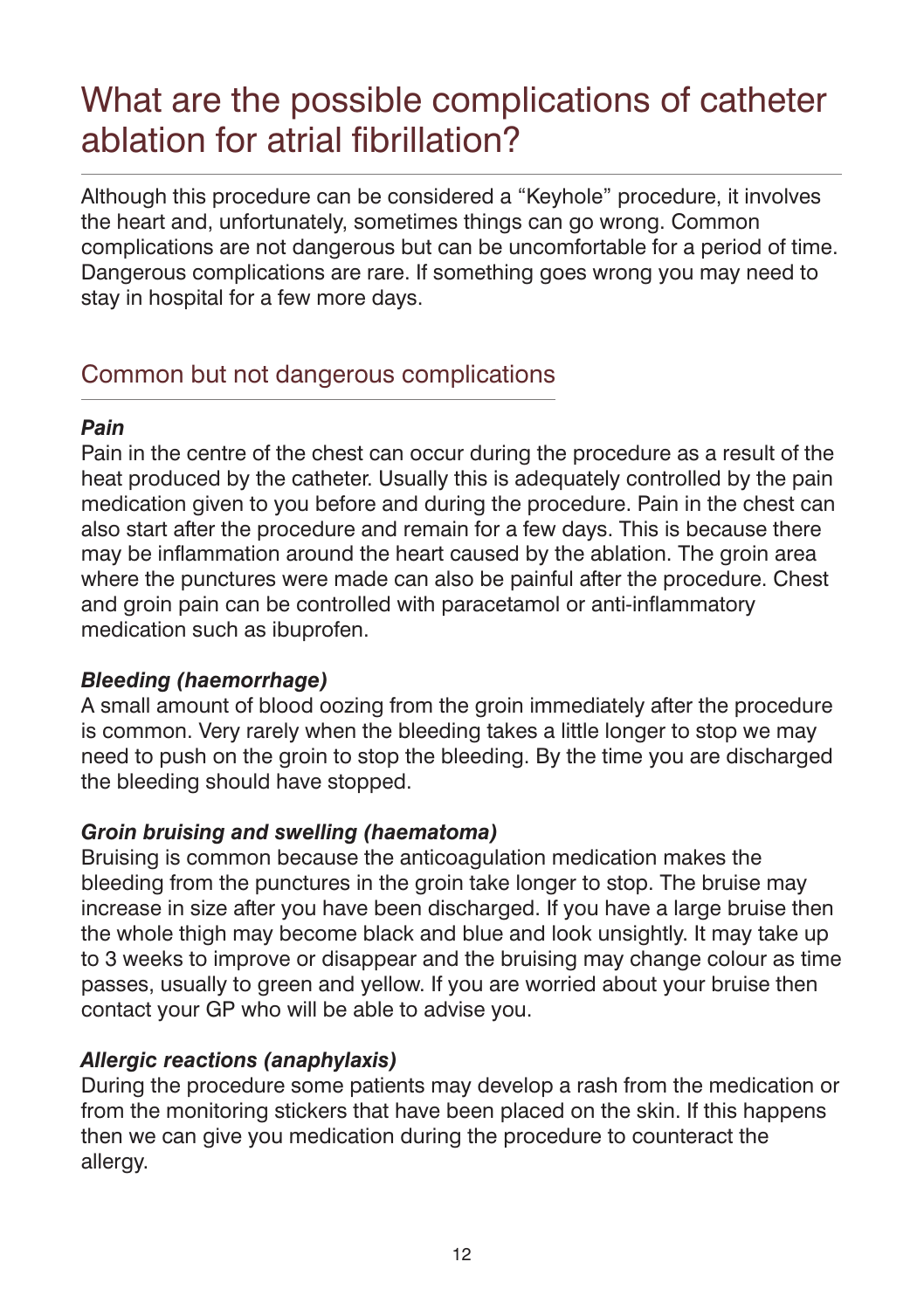# Uncommon but more serious complications

#### *Groin problems (haematoma & false aneurysm)*

In about 1 in 100 (1%) of cases there is more bleeding than we would expect in the groin at the site of the punctures. We may need to place tight bandages or a pressure clamp to control the bleeding until it stops. This may be because the anticoagulation medication is causing the blood to take longer to clot or because the artery next to the vein was inadvertently punctured. The bleeding may also spread under the skin and form a blood clot making a lump under the skin. Very rarely an operation, in less than 1 in 1000 (0.1%) cases, is needed to repair the groin blood vessels. Although these groin problems are noticed and treated before you go home, a swelling can occur once you are back home. You will need to be seen by a doctor should this happen.

#### *Stroke*

This is by far the most feared complication of catheter ablation for atrial fibrillation and occurs because a small clot or a small bubble of air blocks the blood supply to a part of the brain. During the procedure small clots can form on the catheters or become dislodged from inside the heart. The clots travel in the blood circulation to the brain. At the start of the procedure you are given heparin (an anticoagulant). All the anticoagulation medication keeps the risk of stroke low. The risk of developing a stroke is about 1 in 200 (0.5%).

Should you develop a stroke, in most cases, it will get better within 24 hours to a week. However, it can have permanent effects such as reduced mobility on the one side of the body or difficulty with speech. In some cases it may lead to coma or even death. If a stroke occurs we will ask stroke specialists to help with your treatment and recovery.

#### *Fluid around the heart (pericardial effusion)*

Inflammation caused by ablation results in a small amount of fluid build-up around the outside of the heart. This fluid disappears during the weeks of recovery.

Sometimes blood leaks out of the heart through a puncture made by one of the catheters. The blood accumulates around the heart. If the puncture does not seal off by itself and the blood leak is large then the blood must be removed. A thin tube is introduced through the skin in the front of the chest using local anaesthetic and placed near the heart to drain the accumulated blood. This drain can be removed 24 to 48 hours later. Should we recognise that blood has leaked out during the ablation procedure we will insert the drain while you are asleep. In most cases we are able to complete the ablation despite this leak.

Occasionally the blood leak is noticed later when you are back on the ward and a drain will be inserted then. The risk of needing a drain around the heart is about 1 in 100 (1%).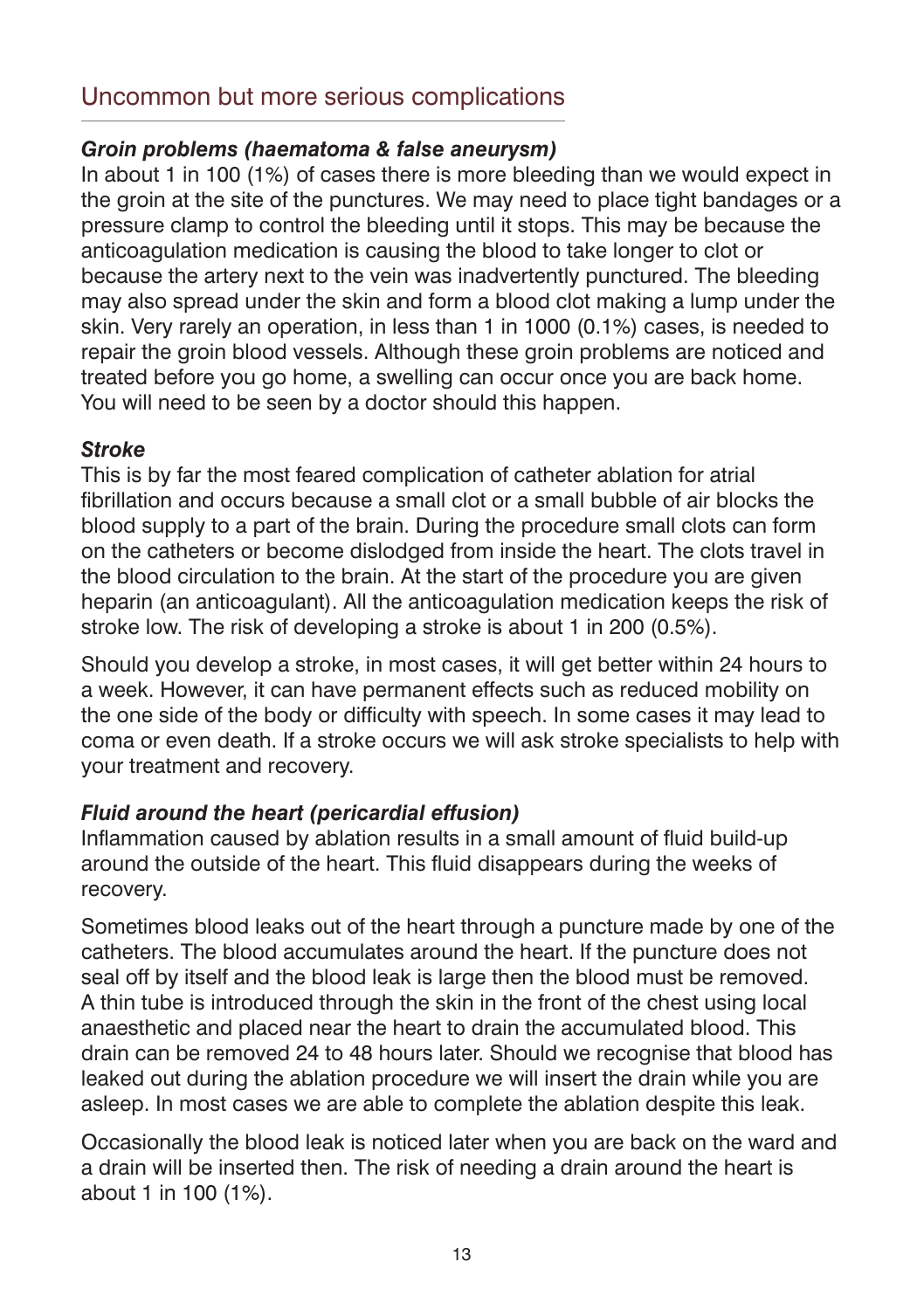#### *Nerve damage*

The nerves that control the breathing muscle and the stomach are found close to where the pulmonary veins need to be ablated. During ablation these nerves can be damaged. The risk of damaging either of these nerves is 1 in 1000 (0.1%). Depending on which nerve is injured, you may be short of breath or your bowel pattern may change. It can take up to 6 months for these nerves to recover. When using the freezing balloon, the risk of damaging the breathing nerve is slightly higher at around 1 in 100 (1%).

#### *Gullet injury*

Injury to the gullet can occur during the transoesophageal scan (if you are having one) as the camera is swallowed. The ablation can also cause injury to the gullet because the gullet lies directly behind and in contact with the heart. The heat or freezing energy when applied to the heart can be transmitted through to the gullet. If the gullet has been injured then this will cause pain in the chest, especially when swallowing food. In most cases this will get better within a week of the procedure. We may suggest that you take a short course of antacid tablets to improve your symptoms.

If the chest pain does not improve, gets worse or you start to experience fevers and/or signs of a stroke then you need to seek help immediately. You will need further tests to make sure the gullet has not developed a hole. If a hole has developed an operation will be needed to repair it. The risk of a dangerous gullet injury needing an operation is around 1 in 1000 (0.1%).

#### *Pulmonary vein narrowing (pulmonary vein stenosis)*

Rarely the ablation may cause the pulmonary veins to become narrowed. This problem is less likely to happen if the freezing balloon is used. If it occurs it may cause you to feel short of breath and may require a further operation to repair it. The risk of this complication is about 1:1000 (0.1%).

#### *Permanent pacemaker*

Rarely, during catheter ablation for atrial fibrillation, the normal electrical system of the heart that controls the heartbeat becomes damaged. The electrical system may recover during the following days but in other cases implanting a pacemaker will be necessary to prevent the heart from beating too slowly. The risk of needing a pacemaker following catheter ablation for atrial fibrillation is about 1 in 200 (0.5%).

#### *Death*

The risk of dying from this procedure or as a result of one of the above complications is less than 1 in 1000 (0.1%). Although all the complications can be treated, in very rare cases the treatment may not be successful.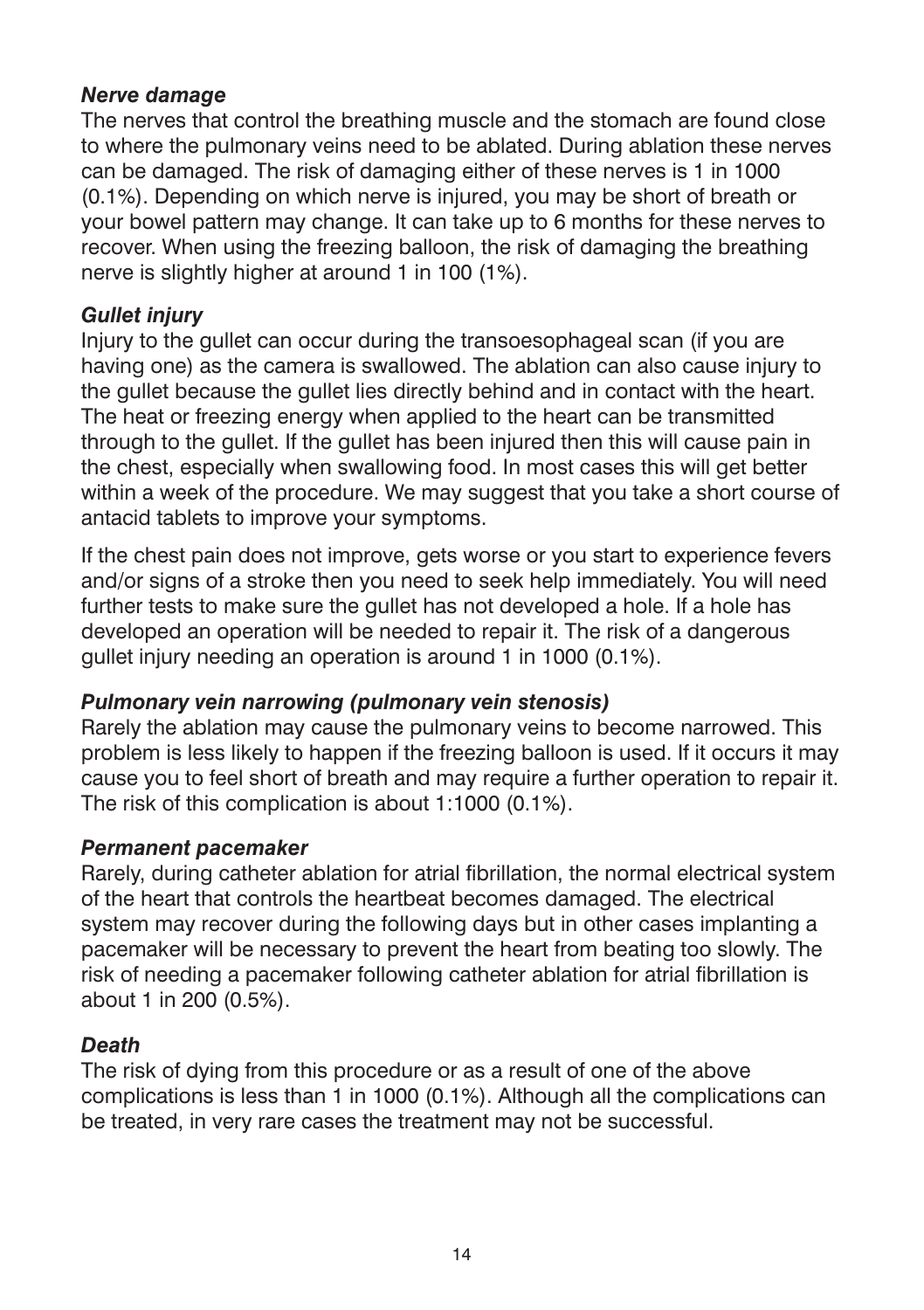# Making comments or complaints

We hope that you have no cause for complaint during your stay at the Priory Hospital in Birmingham, however, should you have any problems please do not hesitate to tell the nurse, and we will try to resolve the matter there and then.

#### Our Consultants

The Birmingham Heart Rhythm Group is a team of four heart consultants specialising in treating abnormal heart rhythms, based at the BMI Priory Hospital in Edgbaston, Birmingham.





*Dr Michael Griffith Dr Howard Marshall Dr Mauro Lencioni Dr Jospeh De Bono*